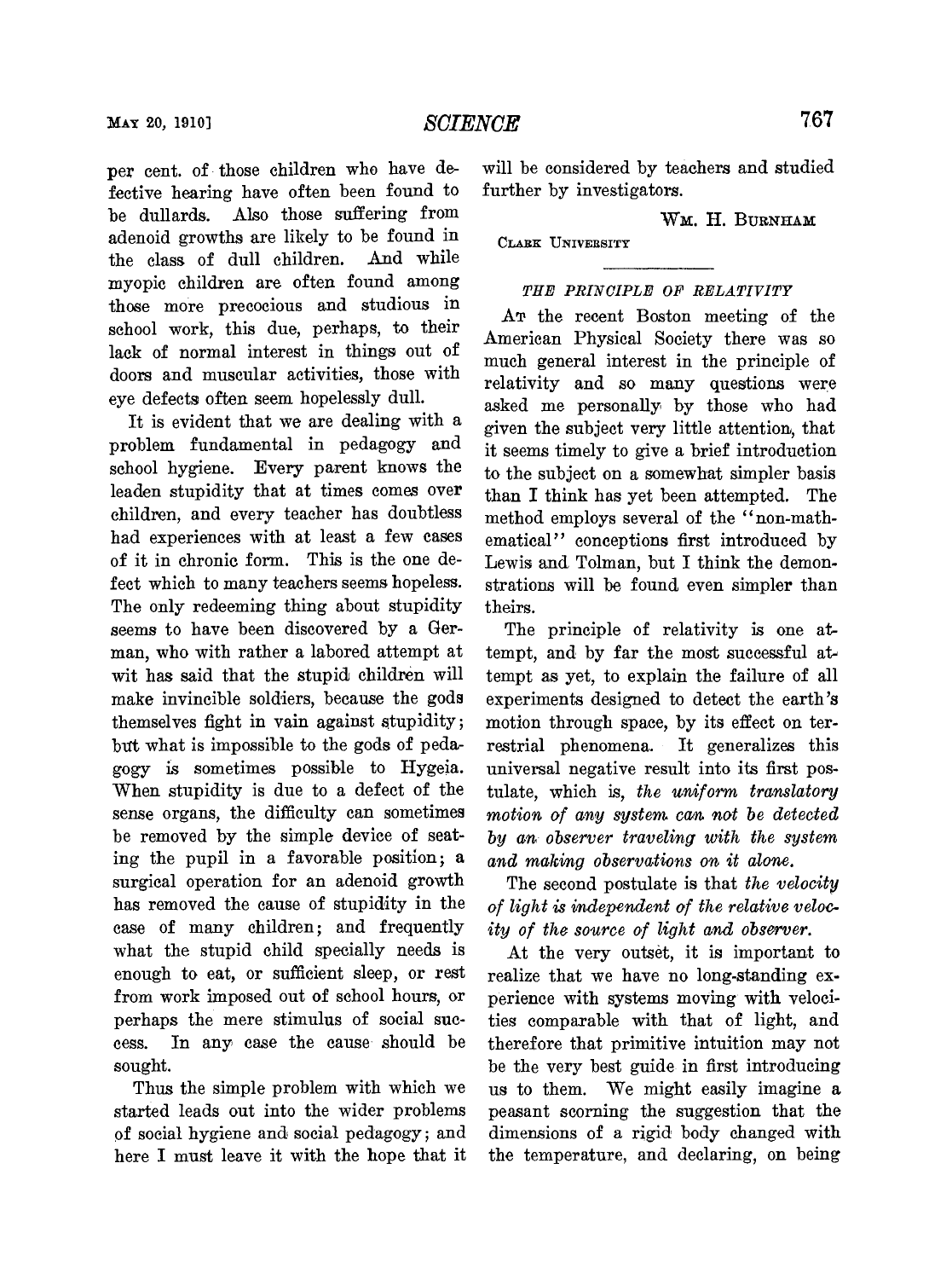pressed that such an idea was clearly against common sense.

The whole principle of relativity may be based on an answer to the question: When are two events which happen at some distance from each other to **be** considered simultaneous? The answer, "When they happen at the same time," only shifts the problem. The question is, how can we make two events happen at the same time when there is a considerable distance between them.

Most people will, I think, agree that one of the very best practical and simple ways would be to send a signal to each point from a point half-way between them. The velocity with which signals travel through space is of course the characteristic "space velocity," the velocity of light.

Two clocks, one at A and the other at *B,* can therefore be set running in unison by means of a light signal sent to each from a place midway between them.

Now suppose both clock A and clock B are on a kind of sidewalk or platform moving uniformly past us with velocity  $v.$  In Fig. 1  $(2)$  is the moving platform and (1) is the fixed one, on which we consider ourselves placed. Since the observer on platform (2) is moving uniformly he can have no reason to consider himself moving at all, and he will use just the method we have indicated to set his two clocks A and *B* in unison. He will, that is,

| 2 | U         | - | В |
|---|-----------|---|---|
|   |           |   |   |
|   |           |   |   |
|   | FIG.<br>I |   |   |

send a light flash from *C,* the point midway between  $A$  and  $B$ , and when this flash reaches the two clocks he will start them with the same reading.

To us on the fixed platform, however, it

will of course be evident that the clock B is really a little behind clock A, for, since the whole system is moving in the direction of the arrow, light will take longer to go from C to B than from *C* to *A.* Thus the clock on the moving platform which leads the other will be behind in time.

Now it is very important to see that the two clocks *are in unison for the observer moving with them* (in the only sense in which the word "unison" has any meaning for him), for if we adopt the first postulate of relativity, there is no way in which he can know that he is moving. In other words, *he has just as much fundamental right to consider himself stationary as we have to consider ourselves stationary,* and therefore just as much right to apply the midway signal method to set his clocks in unison **as** we have in the setting of our "stationary clocks." "Stationary" is, therefore, a relative term and anything which we can say about the moving system dependent on its motion, can with absolutely equal right be said by the moving observer about our system.

We are, therefore, forced to the conclusion that, unless we discard one of the two relativity postulates, the simultaneity of two distant events means a different thing to two different observers if they are moving with respect to each other.

The fact that the moving observer disagrees with us as to the reading of his two clocks as well ax to the reading of two similar clocks on *our* "stationary" platform, gives us a complete basis for all other differences due to point of view.

A very simple calculation will show that the difference in time between the two moving clocks is<sup>1</sup>

<sup>1</sup>The time it takes light to go from *C* to *B* is  $\frac{1}{2}$ /(*V* - *v*) and the time to go from *C* to *A* is  $\frac{1}{2}$ /(*V* - *v*) and the time to go from *C* to *A* is  $\frac{1}{2}$ /(*V* + *v*). The difference in these two times is the amount by which the clocks disagree and this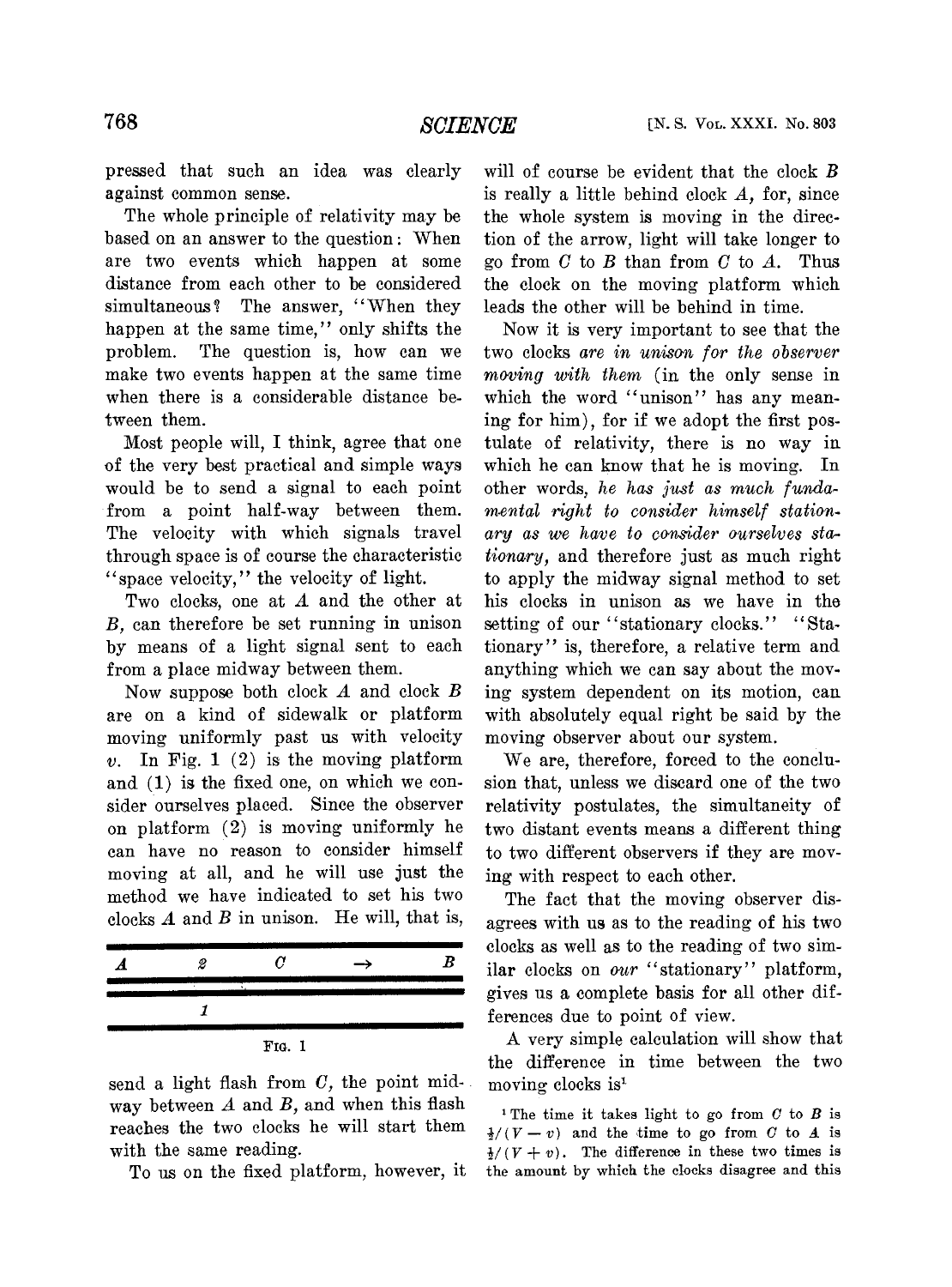where

 $l =$ distance between clocks *A* and *B*;  $v =$  velocity of moving system;  $V =$  velocity of light;  $\beta = v/V.$ 

 $1/V \beta/(1-\beta^2)$ 

The way in which this difference of opinion with regard to time between the moving ing observer and ourselves leads to a difference of opinion with regard to length also may very easily be indicated as follows:



Suppose the moving observer desires to let us know the *distance* between his clocks and says he will have an assistant stationed at each clock and each of these, at a given instant, is to make a black line on our platform. He will, therefore, he says, be able to leave marked on our platform an exact measure of the length between his clocks and we can then compare it at leisure witli any standard we choose to apply.

We, however, object to this measure left with us, on the ground that the two assistants *did not make their marks simultaneously* and hence the marks left on our platform do not, we say, represent truly the distance between his clocks. The difference is readily shown in Fig. 2, where M represents the black mark made on our platform at a certain time by the assistant at *A,* and *N* that made by the assistant at *B* at a later time. The latter assistant waited, we say, until his clock read the same as clock  $A$ , waited, that is, until  $B$ was at  $B'$ ; and then made the mark  $N$ . The moving observer declares, therefore, that the distance *MN* is equal to the disdifference becomes, on simplification, the expres**sion** given above.

tance *AB,* while we say that *MN* is greater than AB.

Again it must be emphasized that, because of the first fundamental postulate, there is no universal standard to be applied in settling such a difference of opinion. Neither the standpoint of the "moving" observer nor our standpoint is wrong. The two merely represent two different sides of reality. Any one could ask: What is the "true" length of a metal rod? Two observers working at different temperatures come to different conclusions as to the "true length." Both are right. It depends on what is meant by "true." Again, asking a question which might have been asked centuries ago, is a man walking toward the stern of an eastbound ship really moving west? We must answer "that depends" and we must have knowledge of the questioner's view-point before we can answer yes or no.

A similar distinction emerges from the principle of relativity. What is the distance between the two clocks? Answer: that depends. Are we to consider ourselves with the clock system when we answer, or passing the clocks with a hundredth the velocity of light or passing the clocks with a tenth the velocity of light? The answer in each case must be different, but in each case may be true.

It must be remembered that the results of the principle of relativity are as true and no truer than its postulates. *If fwture experience bears out these postulates then the length of the body, even of a geometrical line, in fact the very meaning of "length," depends on the point of view, that is, on the relative motion of the observer and the object measured.* The reason this conclusion seems at first contrary to common sense is doubtless because we, as a race, have never had occasion to observe directly velocities high enough to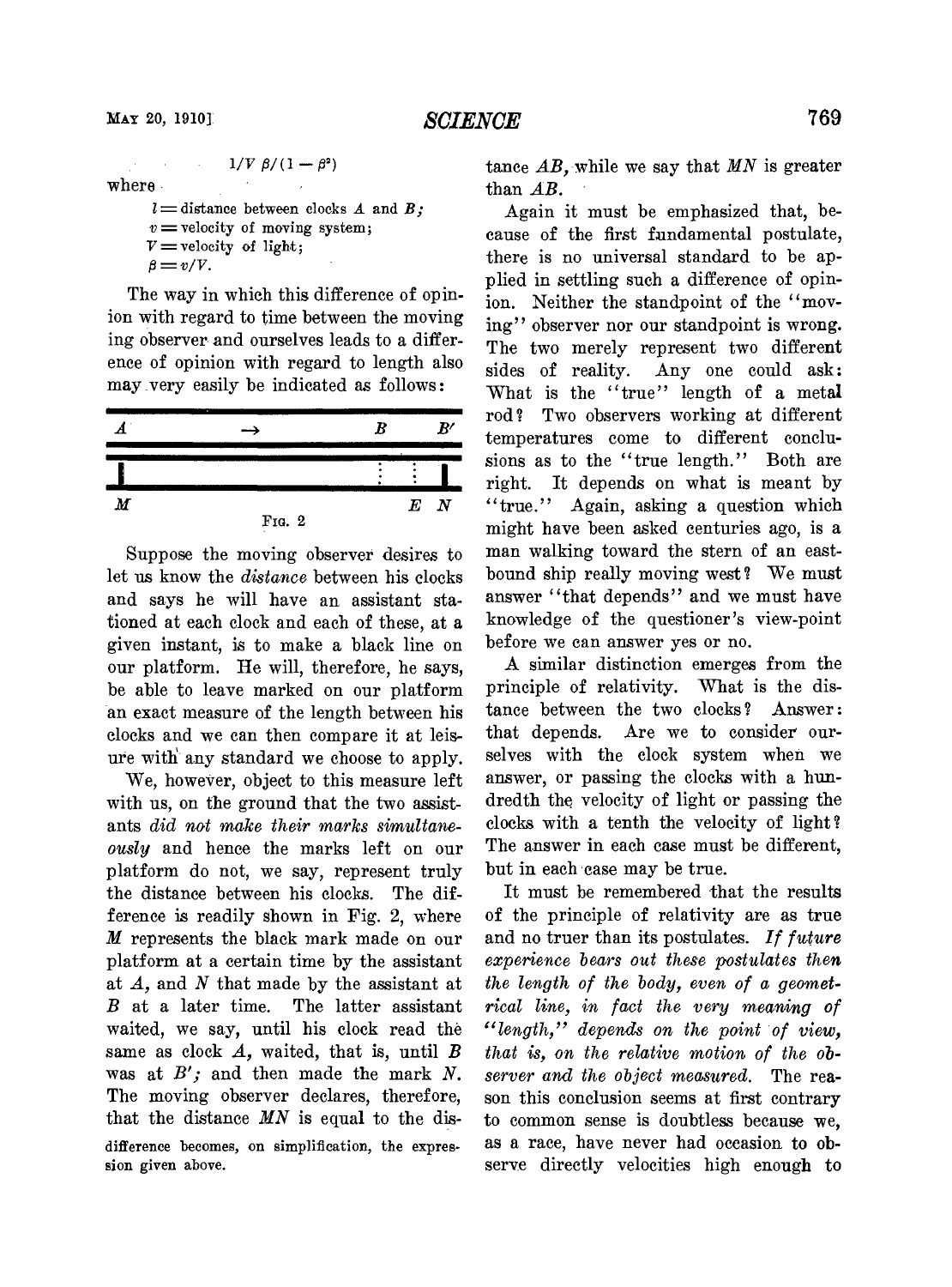make such effects sensible. The velocities which occur in some of the newly investigated domains of physics are just as new and outside our former experience as the fifth dimension.

Returning now to the magnitude of this difference of opinion as to the distance between the clocks, it is easy to show that, from our point of view, the moving observer overestimates the distance in the ratio

$$
1/\left( 1-\beta ^{2}\right) .
$$

So that it may be said in general that lengths in the direction of motion, which *he* says are equal, *we* say are unequal in this same ratio.

On lengths perpendicular to the direction of motion our estimates agree.

Now let us ask ourselves: What are *corresponding lengths* in the two systems? Corresponding lengths may with propriety be given the same name, "meter" for instance. The condition that two lengths should be "corresponding" is simply that each observer comes to the same conclusion with respect to the *other* length.

The lengths AB and MN are not "corresponding," for the moving observer says that MN is *equal* to AB, while we say  $\overline{AB}$  is *less* than MN, in the ratio  $(1 - \beta^2)$ . If, however, we mark off on our platform a length which is a mean proportion between our estimate of the length  $AB$  and the length MN, this length, say ME, will "correspond" to the length  $AB$ , for we shall then say, that AB is less than *ME* in the ratio  $\sqrt{1-\beta^2}$ , while the moving observer will say that *ME* is less than AB in the same ratio.

Thus any length, in the direction of motion, on a moving system is estimated less in the ratio  $\sqrt{1-\beta^2}$  by a "stationary" observer.

Or, put in *a* better way, *an observer viewing a system which is moving with re-* spect to him, sees all lengths, in the direc*tion of motion, shrunken in the proportion*  $\sqrt{1 - \beta^2}$ , where  $\beta$  is velocity with which *the system is passing him in terms of the velocity of light.* 

We have now reached two results, which we may summarize thus; first, clocks which a moving observer calls in unison do not appear in unison to a "stationary" observer, the clock in advance as regards motion appearing behind the other in time, and second, distances in the moving system appear shortened in the direction of<br>motion in the ratio  $\sqrt{1 - \beta^2}$ . In the above we can, of course, interchange the words "moving" and "stationary."

Next let us turn our attention to the unit of time in each system. *It is not hard lo show that the unit of time in the moving system will appear to us greater than ours in the ratio*  $1/\sqrt{1-\beta^2}$ . This is due to the fact that in the moving system forward clocks are behind in time.

In the measurement of time we assume a certain standard motion to be taking place at a constant rate and then take as a measure of time the total displacement which this motion has caused. Time measurement with an ordinary clock is obviously a special case of this general rule.

The moving observer can adopt as his unit of time the time it takes light, moving with the characteristic<sup>2</sup> space velocity  $V$ , to travel a certain distance *d* and return to him.

Suppose *d* is in the direction of motion, and the light after traveling a certain distance in the direction of motion is reflected back to the observer. He will then write

$$
t = d/V.
$$

We, however, "know" that he is overestimating the distance d in the ratio  $1/\sqrt{1-\beta^2}$ 

<sup>2</sup> That the moving observer's estimate of  $V$  can not change with his velocity follows of course from the first postulate.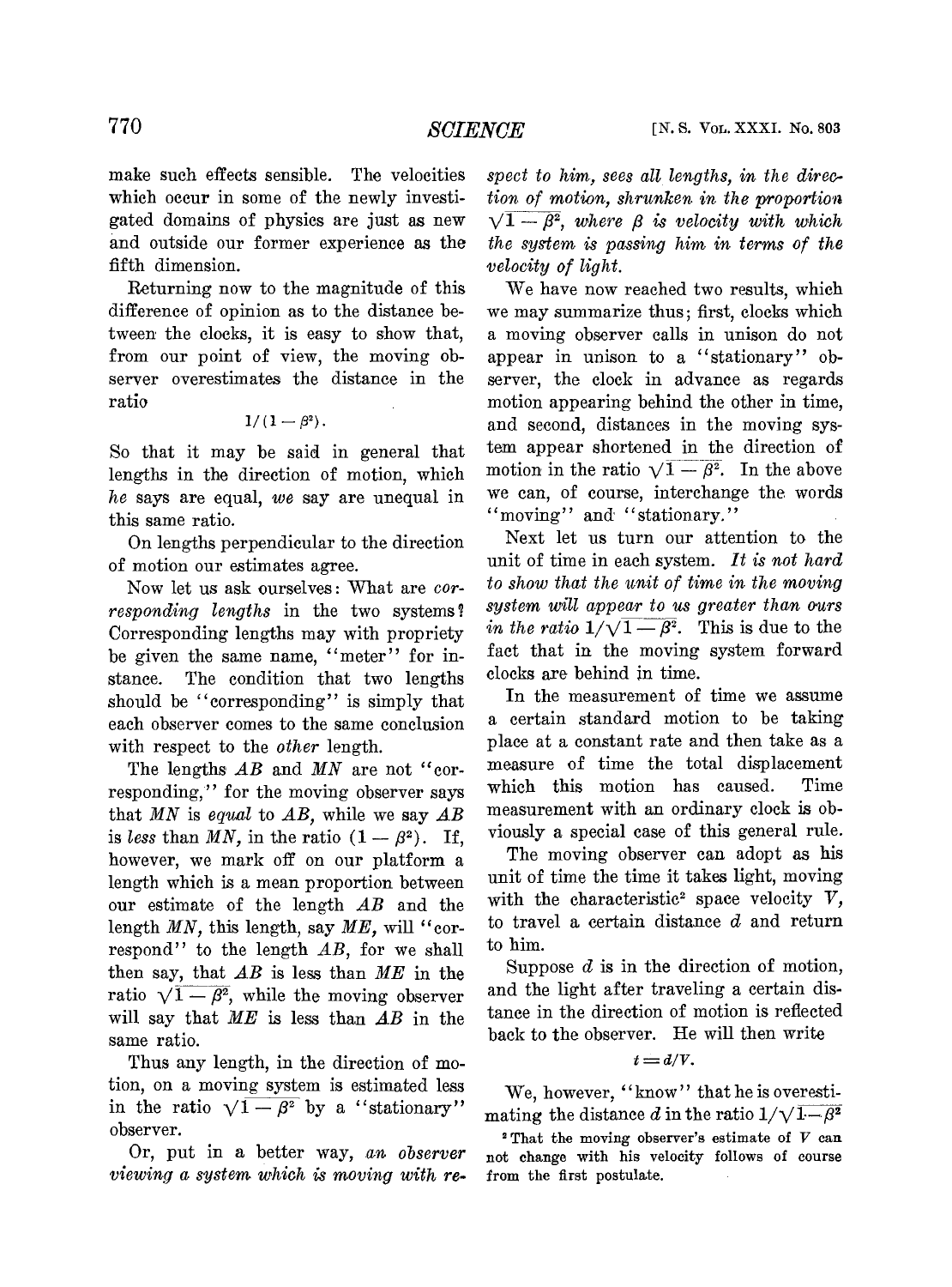and overestimating also the average velocity with which his signal travels through his system in the ratio  $1/(1-\beta^2)$ ,<sup>3</sup> thus he is *under* estimating his time in the ratio  $\sqrt{1 - \beta^2}$ . A certain time interval, that is, appears less to him than to us and hence his unit of time appears to us *greater* than ours in the ratio  $1/\sqrt{1-\beta^2}$ .

This paper has become long enough without an attempt to discuss the units of mass and force. It has been my purpose merely to answer a number of questions which the experience of the Boston meeting led me to believe were in the minds of many who had not given the subject enough thought to understand easily the more profound discussions.

The apparent transverse mass is, I think, best derived by Lewis and Tolman4 in their excellent paper on the principle of relativity, and the relation between transverse and longitudinal mass is shown in the most direct and simple way by Bumstead" making use of the torsion pendulum. Any one interested in the subject should read these two papers.

It is, of course, true that the principle of relativity has a much deeper logical significance than the simple, more or less concrete conceptions on which it is based in the present paper would lead one to suppose, but in an introduction to such a subject concreteness may not be a fault.

It should be restated that the results of the principle for uniform translation are

**The average velocity of a signal traveling**  through his system with a velocity which we estimate as  $V - v$  in one direction and  $V + v$ **in the other, is of course obtained by dividing the total distance by the total time. The total time is obviously** 

 $t=\frac{1}{2}$  distance/( $V-v$ ) +  $\frac{1}{2}$  distance/( $V+v$ ), **and hence the average velocity is** 

 $V_a = V(1 - \beta^2)$ .

 $^5$  Am. Jour. of Science, 26, pp. 493-508, 1909.

simply as true as its two postulates. If either of these postulates be proved fake in the future, then the structure erected can not be true in its present form. The question is, therefore, an experimental one.

I think it may be said with fairness, however, that the principle is already in harmony with so many phenomena that the burden of proof lies with those who object to it. Besides the negative result of experiments to detect the earth's motion the principle is supported directly by the recent experiment of Bucherer,<sup>6</sup> and by the still more recent experiment of Hupka.<sup>7</sup> Indirect support is also given by Lewis's<sup>8</sup> independently derived theory of non-Newtonim mechanics, which agrees exactly with relativity results, and by Comstock's $9$ deductions from orthodox electromagnet theory which lead to conclusions so nearly coincident with those of relativity as to be very suggestive.

In closing, a word should be said with regard to the "addition of velocities" according to relativity rules. It will be evident on a little thought that if the moving platform of Fig. 1, which is passing us with velocity  $v$ , has on it a body traveling over it in the direction of its motion with velocity  $v$  (that is, with a velocity which the observer on the moving platform calls  $v$ ), then our estimate of the velocity of the body will not be  $v + v_1$ . The reason is of course that  $v + v_1$  is the sum of two quantities, one of which is estimated by us and the other by the moving observer. We should, therefore, be inconsistent because we should have mixed view-points. Our estimate of the platform's velocity plus our estimate of the body's velocity with respect to the platform equals *our* estimate of the

- **"nn.** d. Phys., **31,** S. **169-204, 1910.**
- sPhil. *Mag.,* **16, pp. 705-717, 1908.**
- <sup>•</sup> Phil. *Mag.*, 15, pp. 1-20, 1908.

<sup>\*</sup> PMZ. *Hag.,* **18, 510-523, 1909.** 

**<sup>&#</sup>x27;Ann.** d. Phys., **28,** S. **513-536, 1909.**